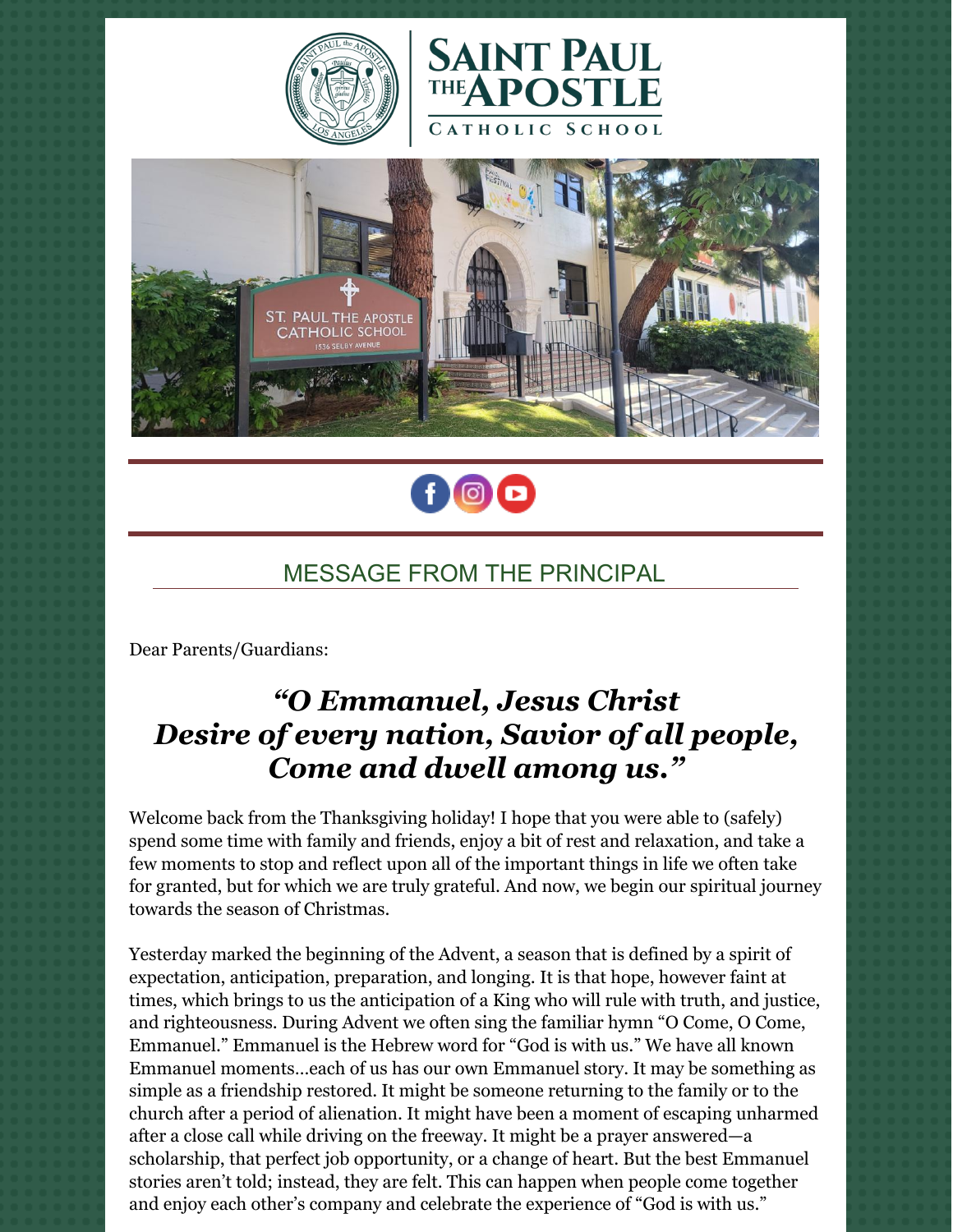As we journey through this special time of spiritual preparation, it is my hope that we will remain focused on the rich traditions that touch our hearts and stir our imaginations—the Christmas trees, the manger scenes, the numerous lights that shine in the darkness joyfully proclaiming the birth of Jesus, and the beautiful and meaningful carols that call us to come and adore Him. There is much to be learned from all of this. In a world where our nature and our environment are often threatened, let us make our Christmas tree and manger scene reminders of the beauty and sacredness of nature. How closely at His coming did Jesus bind Himself to the animals of the field and the stars in the sky! In remembering the poor shepherds and the circumstances of Jesus' birth, so marked by poverty, let us make them reminders of the forgotten poor and homeless in our communities. And finally, let Jesus, Mary and Joseph be reminders to us about the undeniable importance of family.

This past year has undoubtedly been filled with far too many days of COVID challenges, uncertainty, fear, personal losses, and despair. But with the birth of Jesus came the promise that we are not alone, that God has not forsaken us. The angels didn't tell us not to be afraid because there is nothing to fear. They told us not be afraid because there is Good News that can bring light to the darkness, hope to those who despair, life where there is death, and love that overpowers any fear we might have. Indeed, be not afraid, for God is born among us again.

Peace and Blessings,

Crystal Pinkofsky Principal

# **ANNOUNCEMENTS**

#### **SPA 2021 CHRISTMAS PAGEANT**



After several conversations with the administration and music teachers, a decision has been made to host our SPA School's Christmas Pageant **virtually** this year. In light of the COVID safety challenges that would limit everything we would normally do in church—including the casting of an adorable infant as the Baby Jesus—our DK through  $8^{\text{th}}$  grade students will be telling the Nativity story in narration and song while their performances are being videotaped. Even though we had hoped to be able to offer our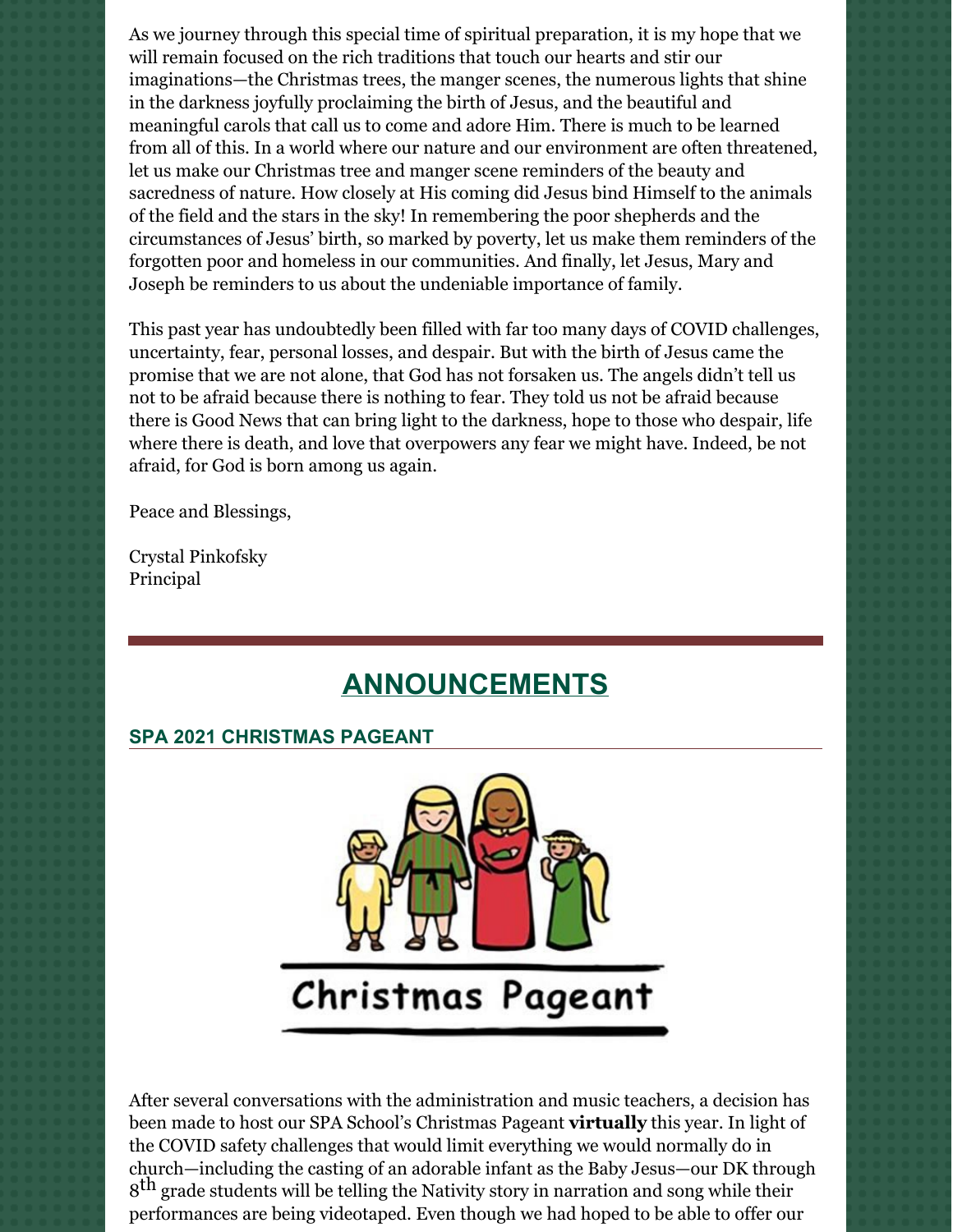SPA community a live performance, we know that you will enjoy this virtual production with your family and friends.

The students have already begun rehearsing the carols, and the students who will be narrating the Nativity will begin practicing their assigned readings this week. The entire program will be taped on Monday, December 13<sup>th</sup>. Please note that ALL students are encouraged to wear appropriate "Christmas attire" to school that day for the taping. The final production will be shared with our SPA community on Thursday, December 16, via the St. Paul the Apostle Media YouTube link. Once the time is finalized, it will be shared with everyone. Thank you for your understanding and support regarding this decision. It is our sincere hope that next year our Christmas production will be LIVE and back inside the church.

#### **SPA NIGHT OF LIGHTS**



Everyone is invited to join us for a special Advent evening of music and celebration on December 4, following the 5:00 Saturday evening Mass. This event will be held from 6:00 p.m. until 9:00 p.m. Families are invited to sign-up to walk-through the collection of beautiful family creches and creatively decorated Christmas trees. The walk will begin in the church, and will proceed along a lit pathway to the Parish Center where you will be able to enjoy the Hot Chocolate & Coffee Bar, the Wine & Eggnog Bar, some delicious cookies and other treats. Please note that masks will be required inside the church and Parish Center.

**SPA Community Crèche Display:** You are invited to bring your personal home crèche (nativity scene) to display inside the church. Each set will be numbered and labeled with your name. If you have a special set that you would like to have on display please click on this link, **[Creche](https://r20.rs6.net/tn.jsp?f=001bpQnVBmfFLWzJDL99dbsQ1tyMHozCf9l-lZEy6HF8KYOsDeJjL23Y27v5QMZ6XkGXRGyOiHat2FyTanbAyhNPghO5O5hVQBn8cG8v8V5gEBRqtGnTtG6N2QwF1-4yY98XKLvmGBCHES4f4rHY9343tCbf07X8YjwPXEhR0fR7Afc6IMU52-ozW6soCxhyPIqxkEEY2u6cleOA19Er46lt6yJw-sZuNQHPqqrJyll2Wu39Gwu2glWu-MJ2K8C4l7yhb8owYXBW8UnL37cWev1iqpUE4T6OnSF&c=ZVnHewhkeBj_fjz2ieInVPHgsycds2hR4w5gj1Ux315y6Y34OSeuwg==&ch=Qv60jGo1EQ-YsKF3kKoSzBs9uf1cKKUxjqjsqRAcPIZ0UfKA3WIH2Q==) Sign Up**.

**Night of Lights Event Tickets and Sign-Ups:** Sign-up for a timed entry slot (one slot per household). Time slots are available every 30 minutes from 6:00 - 9:00 p.m. Each household may come *anytime* during the 30-minute slot, but please limit your time in the church and inside the Parish Center to the allocated 30 minutes as a courtesy to others. Everyone is invited to stay after the tour and enjoy refreshments outside the Parish Center. Please click on the button below to sign-up for your timed entry.

#### **Event [Tickets](https://r20.rs6.net/tn.jsp?f=001aNtUMhxZpFzNsYQPlVbrkaZPaWCs6ZLU_sG80dwGF-bHKWQZqUwoA5lJflziRzT1RytxNDZJWUNbISV2e_SDmZjgXVp81MvK2kZBgsJfW6PbURrn1ahvnlk2O-zhxalv7cniJxkA2mypPf85tmcmqD92qLYfY1GjIjyaB_aI3jhlJgze9CAChE2Phkrq_OfjSSMhq73BH-a5-5aXGy8DKg==&c=Jq3J6IYW9Y4RqCZedQG7n3Wj95OfiAvScJgQZvXkBYOwTwN95uof6Q==&ch=4stAJ8poqI4abPts-hIQ5-dqNbNZv0HUNo1rHX0MJXAmT9L6jpnQfg==)**

The suggested donation for tickets is \$10/person or \$25/household. Click on the links below to purchase your tickets and sign up for a time.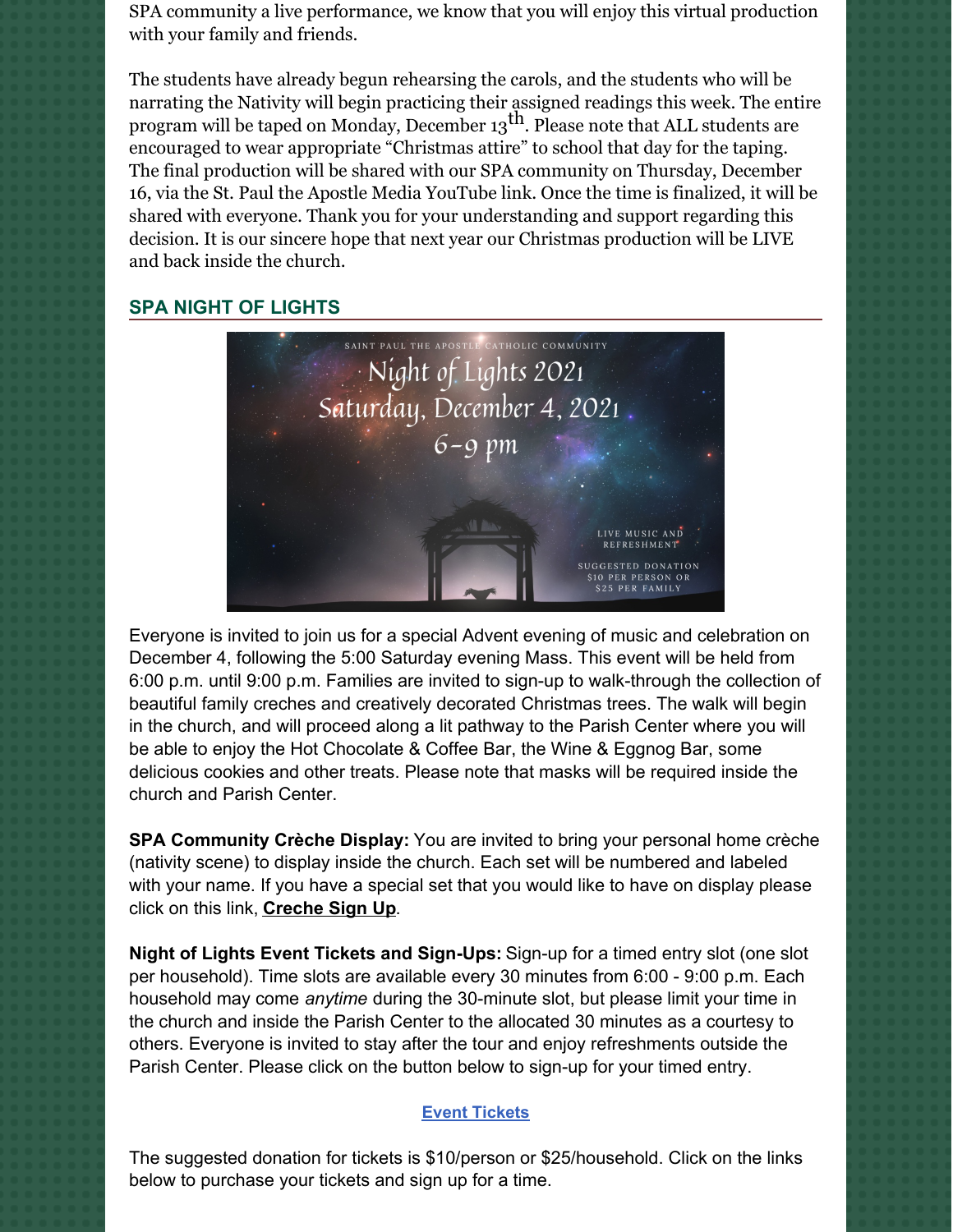#### **Timed Event [Sign-Up](https://r20.rs6.net/tn.jsp?f=001aNtUMhxZpFzNsYQPlVbrkaZPaWCs6ZLU_sG80dwGF-bHKWQZqUwoA5lJflziRzT1sRf1aKnwifuZzzz9se-eDnTkBmOI-IQxcvgMMgoBcWKqLmJQ1No1iiOAhHTOusH4TdcXQXmyFkuL0D59C3jL4jNNw3MlaJgPFYaZ8kvy5acVNkOYOQBlxh-hvVeAZmOt&c=Jq3J6IYW9Y4RqCZedQG7n3Wj95OfiAvScJgQZvXkBYOwTwN95uof6Q==&ch=4stAJ8poqI4abPts-hIQ5-dqNbNZv0HUNo1rHX0MJXAmT9L6jpnQfg==)**

## **2021 SHARE THE SEASON (Adopt-A-Family) CHRISTMAS DRIVE**



St. Paul the Apostle School has supported St. Joseph Center's holiday outreach efforts for many years by providing Christmas gifts for families in need. In light of the pandemic, this year we will be sponsoring each family's Christmas gifts with gift cards only (no stocking stuffers). You can sponsor one or more families, or get together with your friends to do so! Please feel free to include a holiday message for the receiving families.

If you have any questions please contact PWC Outreach co-chairs, Ann Goodgame and Jessica Gunderson

(**[agoodgame@sbcglobal.net](mailto:agoodgame@sbcglobal.net)**, **[jessicagunderson18@gmail.com](mailto:jessicagunderson18@gmail.com)**). The following guidelines should prove to be helpful:

### **SPONSOR A FAMILY OR A COUPLE WITH GIFT CARDS!**

Commit to sponsor a family or a couple listed on the Adopt-a-Family Sign-Up Page.

#### **[Adopt-a-Family](https://www.signupgenius.com/go/2021adoptafamily) Sign-Up link**

Families vary in size from one to seven members. Couples comprise two adults.

Within 24 hours, you will receive an email with your assigned family's or couple's wish list and Wish list ID#.

If you sponsor a family, purchase the requested \$25 grocery gift card for each family member, and purchase the requested \$25 retail gift card for each child.

If you sponsor a couple, purchase the requested \$25 retail gift card for each adult.

If you sponsor an individual, purchase the requested \$25 retail gift card for the individual.

Write the value on each gift card with a Sharpie marker, print a copy of the wish list, and place all gift cards and the wish list in an envelope clearly labeled with the Wish list ID#.

Bring the envelope with the gift cards and wish list to the church or school offices by Monday, December 6th.

Expected contribution: approximately \$50 for a couple or a "family" of one child, \$75 for a family of 2, \$125 for a family of 3, \$175 for a family of 4, \$225 for a family of 5, \$275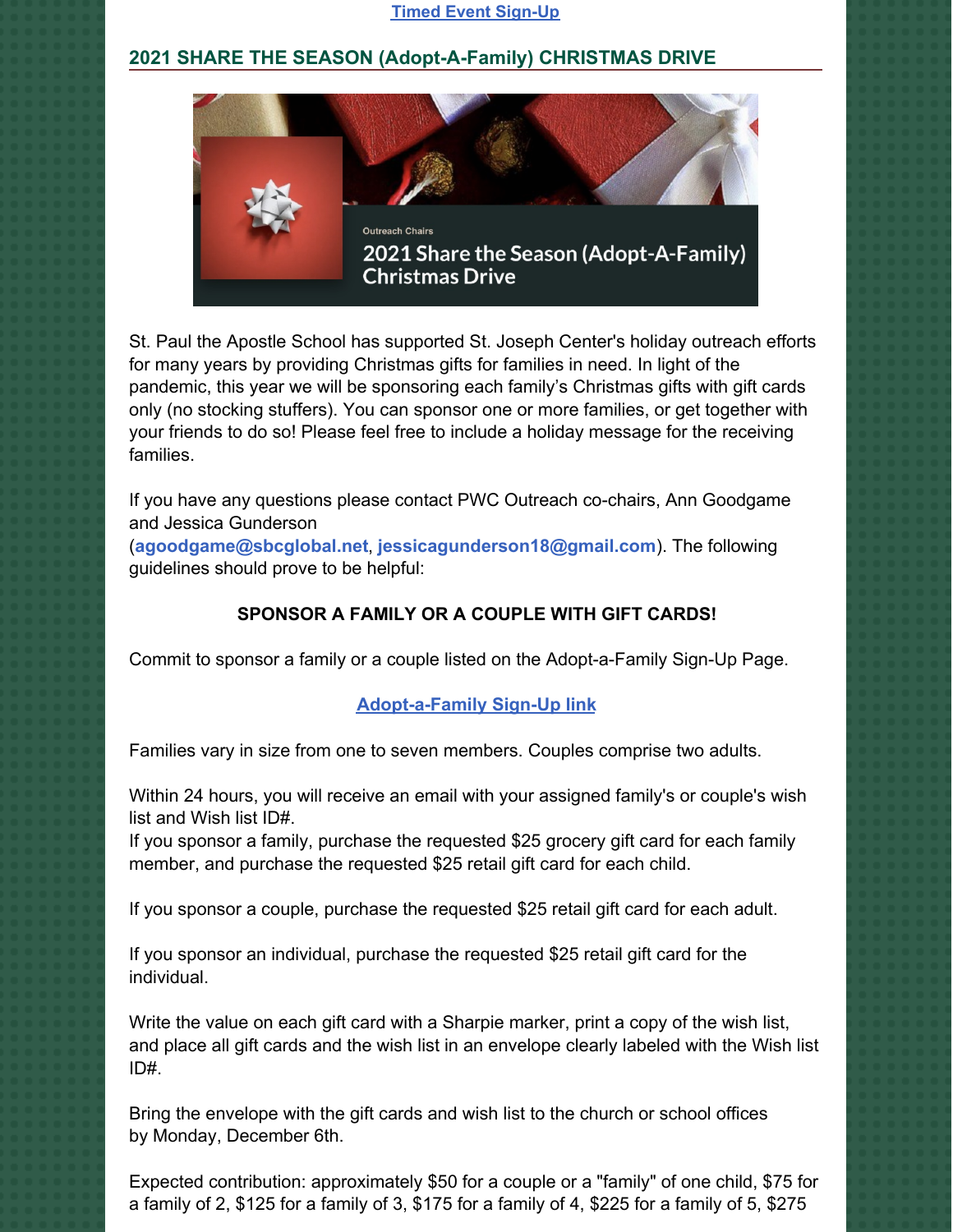for a family of 6, and \$325 for a family of 7.

Thank you so much for helping to brighten the Christmas holidays for all of these families!

## **SPA ADVENT FAITH GROUPS**



Everyone is cordially invited to experience the season of Advent in a meaningful way. Small Advent faith groups are being formed now. The groups will meet once per week, for four weeks leading up to Christmas. The meetings will be held through Zoom and/or in person. If you are interested please contact Tami Georgeff at 310-903-3451 or at **[Tamigeo1224@gmail.com](mailto:Tamigeo1224@gmail.com)**.

### **2022 YEARBOOK ORDERS**



It's time to order your 2021-2022 St. Paul the Apostle School yearbook! Don't miss out! It is a wonderful way to remember the school year! You can just click **[HERE](https://www.prestoregister.com/cgi-bin/order.pl?ref=spapostle_school&fm=3)** to order.

\$35- if ordered between November 16th – December 17th \$45- if ordered between December 18th – January 18th \$55- if paid for in June during yearbook distribution, but there is no guarantee there will be any yearbooks left.

# **SPA VACCINATION CLINIC SITE**

St. Paul the Apostle Church will be hosting a COVID-19 vaccination site in the Parish Center on Wednesday, December 8, from 10:00 a.m. until 2:00 p.m. First, second and booster doses will be available and are free to everyone. Medical insurance is not required. For eligibility guidelines visit VaccinateLACounty.com. A consent form is required for all minors ages 5 through 17. Minors who are 5 through 15 –years old MUST be accompanied



by their parent, legal guardian, or responsible adult. If the child is accompanied by a responsible adult, the consent form must name the responsible person and be